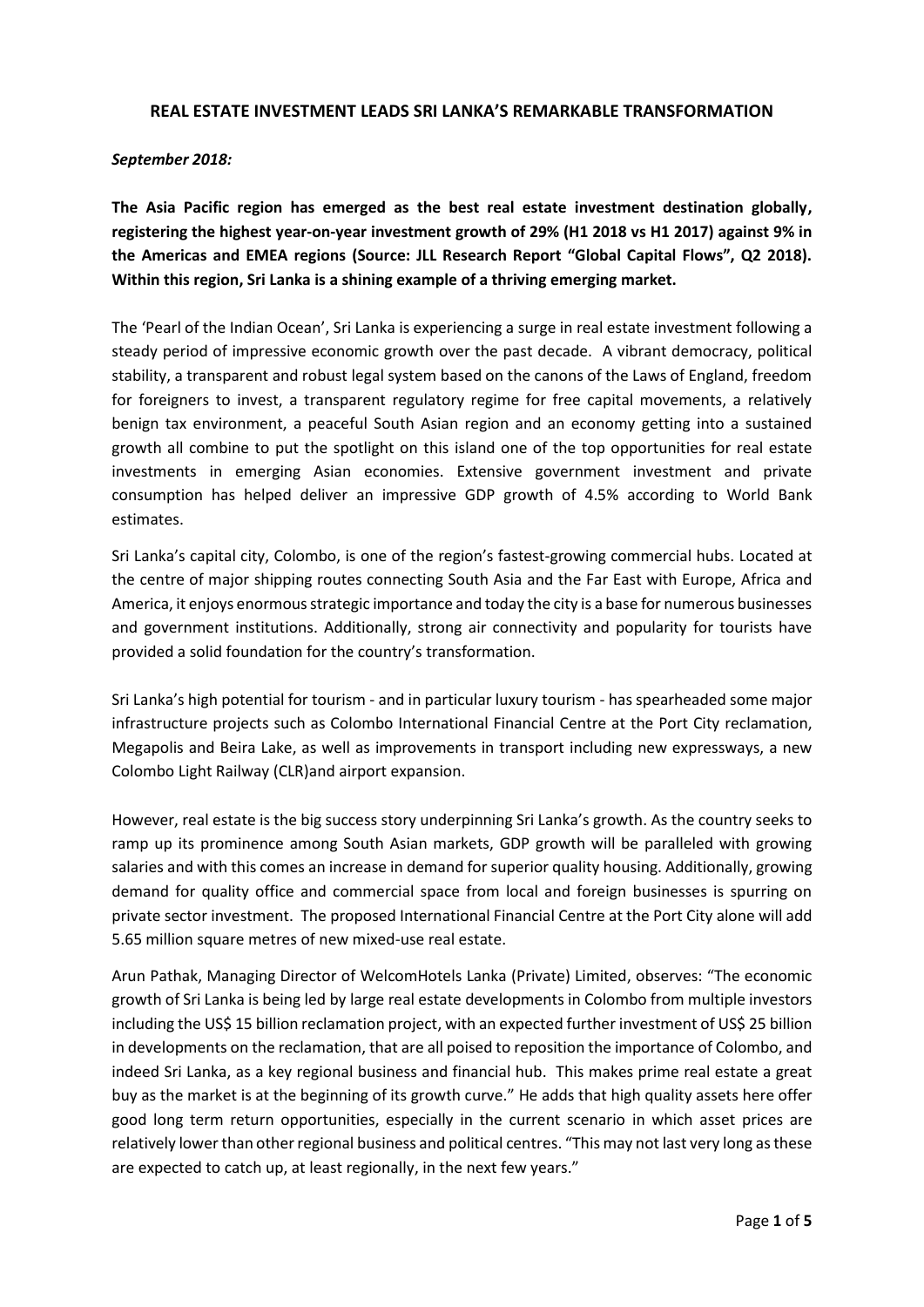Indeed, as a rapidly developing emerging market, Sri Lanka is becoming increasingly attractive to global real estate investors. According to KPMG's recent report "*Paradise Island – Luxury living in the tropics*", real estate investors are being rewarded with ROIs averaging 17% per annum and rental yields of up to 9%. Indeed, since the end of civil conflict in 2009, Sri Lanka has delivered a series of increasingly luxurious prime residential developments. As highlighted in KPMG's new report:

- Over 6,000 new apartments are due to be built by 2020.
- The luxury market is driven primarily by local Sri Lankan investors (61%) as well as Sri Lankan expats (18%) who are keen to invest in their country of origin. The remainder of the market comprises owner-occupiers (17%) and institutional investors (4%).
- From drawing board to completion, high end new-build properties in Sri Lanka are achieving an average ROI of 10% per annum. Investors entering the secondary market have achieved 15% ROI per annum on an average. Historically prices have registered increases of 40-45% in the  $1<sup>st</sup>$  year to the 3<sup>rd</sup> year after completion
- Rental yields are achieving a generous 9% per annum, whilst secondary market investors are averaging 5-7% per annum. Foreign professionals are the most prominent tenant within the luxury market (67%), followed by local end users (19%), local tenants (13%) and foreign tourists (1%).

Commenting on the country's future prospects for real estate investment, KPMG Sri Lanka's Principal Shiluka Goonewardene observes, "Regionally Sri Lanka remains attractive as an emerging market, when considering the ROI on real estate. The positive outlook for the global economy is an encouraging sign that the rewards will continue for some time to come."

Recently developers have brought luxury real estate in line with top global urban destinations and several new luxury and branded residential developments - including Cinnamon Life, Altair, Shangri-La at One Galle Face and Ritz-Carlton at The One - have been springing up across the city, with more in the pipeline. Attracted by the strong economic growth, developers from further afield are increasingly setting their sights on Sri Lanka, especially Colombo; in addition to substantial existing Chinese investment in Colombo, Japanese firm Belluna Co. recently announced plans to invest US\$500 million in real estate developments here.

The city's latest high-end residential offering, Sapphire Residences, is the city's most exclusive residential development. Described as "the jewel in Colombo's crown" and the city's "most talked about address", Sapphire Residences is set to redefine luxury vertical living in the Indian Ocean region. Located on the prestigious Galle Face oceanfront at Colombo's epicentre, it comprises 132 exclusive private residences averaging a voluminous 5,000 square feet living area with extraordinary floor to ceiling heights (penthouses are 9,325 square feet), with stunning 180° panoramic views of the city, lake and ocean, floor-to-ceiling windows and extensive leisure facilities for residents that span an impressive 40,000 square feet.

The first overseas project by luxury Indian hotelier ITC Hotels (operating through ITC's 100% subsidiary WelcomHotels Lanka (Private) Limited), this distinctive development is set to become a globally recognised landmark for the city; the iconic design was the brainchild of a world-class international team lead by U.S. architectural firm Gensler, which created the two distinctive parallel towers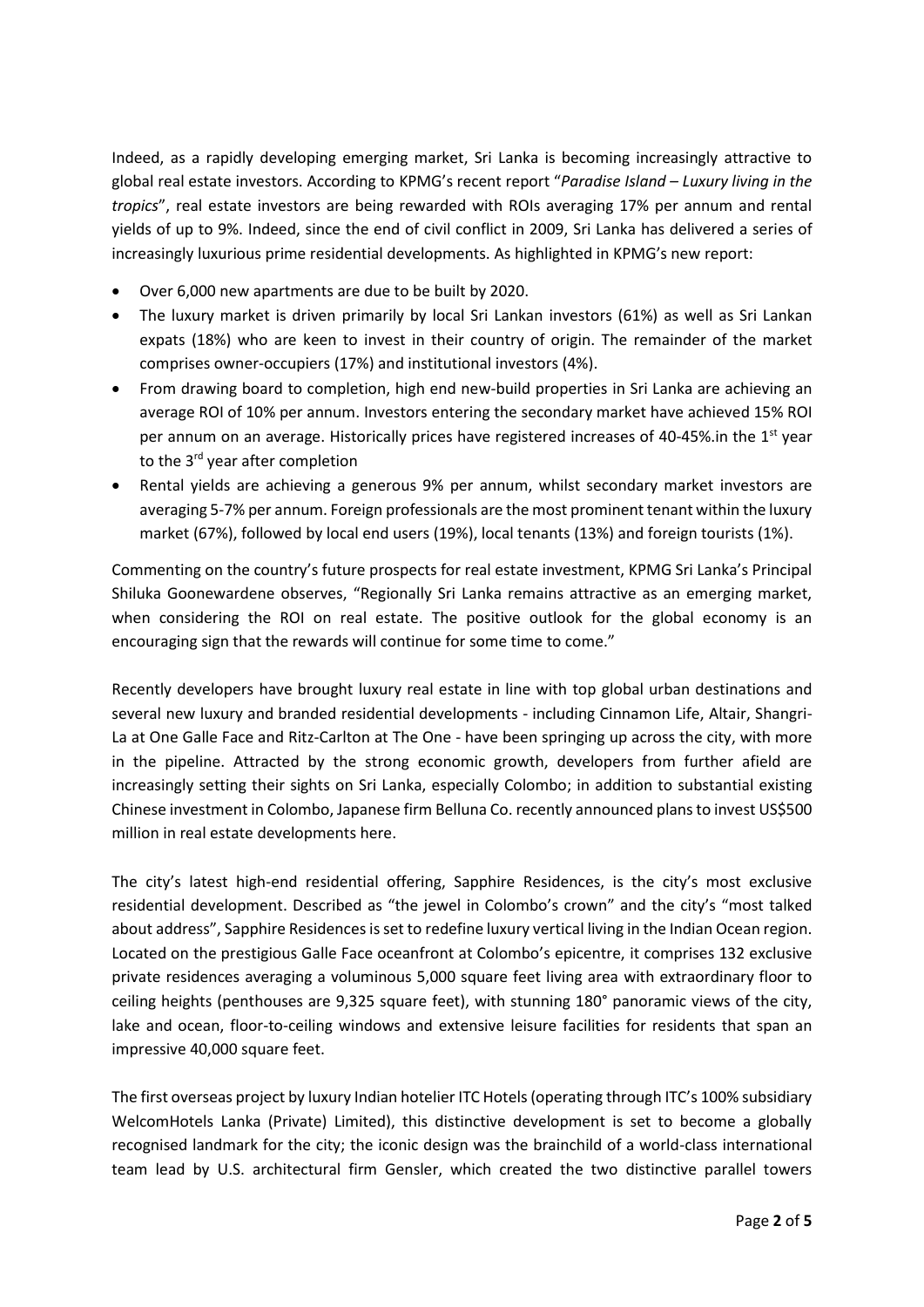connected by a sky bridge, with the residential interiors by London-based YOO working with Philippe Starck in Paris and landscaping by Burega Farnell in Singapore.

Sotheby's Sri Lanka's Director Charles Phillpot comments: "We have started to preview the Sapphire Residences to HNW buyers in Colombo and the consistent response is 'WOW!'. ITC Hotels has raised the bar to a new level for the region and created 'uber-luxury' apartments that offer a superlative living experience in South Asia. The mixed-use development includes a private Residents' Club offering over 40,000 sq. ft. of extraordinary leisure amenities for homeowners and their guests. Conceptualised by YOO Inspired by Starck, these include several swimming pools, cinema, residents' Clubhouse with lounge and library, amphitheatre, spa, gymnasium and fitness centre, yoga room, indoor squash, table tennis and multi-purpose sports courts.

Currently under construction with completion expected in 2021, the development comprises a 224 metre-tall residential tower set alongside a 140-metre-tall 5star ITC hotel. Connecting the two buildings at the 19th-21st levels is a 54-metre long sky bridge, which incorporates a stunning bar and lounge with spectacular views on the lower level and on top are two infinity pools and a sunbathing deck. The adjacent ITC hotel is crowned by a helipad (the only one being in the vicinity) for not only VIPs, guests and residents, but also for medical and other emergencies.

The development's proximity to the International Financial Centre in the forthcoming Port City and its commanding location on Colombo's most exclusive Central Business District strip, owning a home at Sapphire Residences ensure that residents are ideally placed to keep a finger on the pulse of international finance, trade and commerce.

Priced from around US\$1.4 million, Sapphire Residences are scheduled to launch onto the market in Q3 2018 with Sotheby's International Realty.

For further information visit [www.sapphireresidences.lk.](http://www.sapphireresidences.lk/)

## **-Ends-**

**For further press information please contact Adam Foster at Spider PR Tel: +44 (0)20 7403 6900 email: [adam.foster@wearespider.com](mailto:adam.foster@wearespider.com)**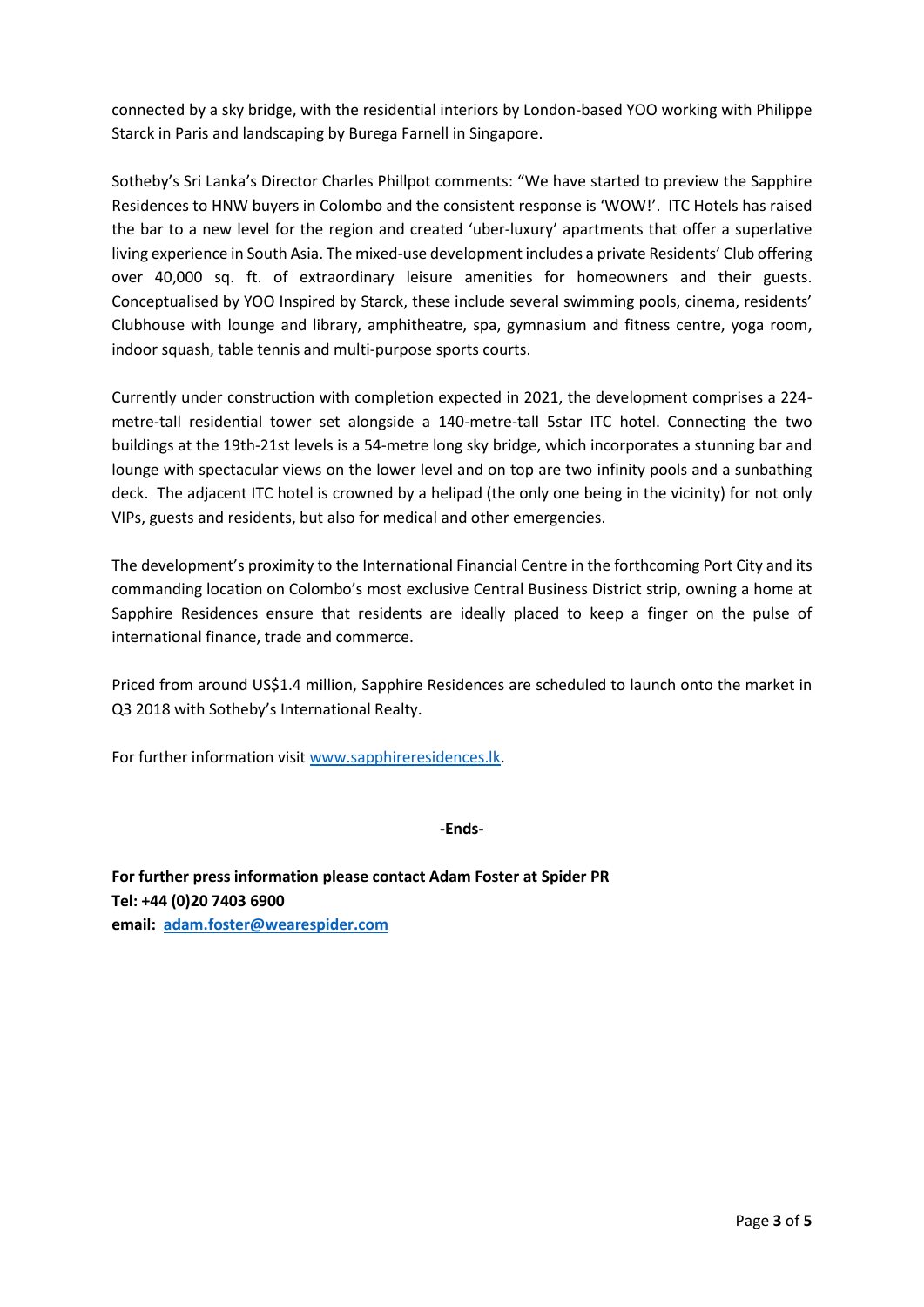#### **Notes to Editors**

#### **Colombo: Regeneration and Rejuvenation**

Port City: Built on reclaimed land from the Indian Ocean, the \$15bn project will nearly double the size of Colombo. Comparable with Dubai or Canary Wharf, Port City will be home to an International Financial centre and attract significant foreign investments for core and peripheral services and, as such, will have a positive impact on land prices in the Central Business District. Not only will Port City provide world-class business and finance facilities, it will have top international schools, resorts, hospitality and medical centres. A new marina, convention and exhibition centre will also expand local and international traffic.

**Tourism**: Sri Lanka welcomed 2million visitors in 2017 and this figure is expected to increase to 4.5 million arrivals by 2020. Attractions such as the Heritage Quarter, Buddhist Temples, Lake Side and Lotus Tower, which is the tallest structure in the entire SAARC region, serve as a major tourist attraction. With increasing business travellers and tourists visiting the region, more accommodation, leisure facilities and retail space will become available.

**Real Estate Regulations:** The amended Land (Restrictions on Alienation) Act permits freehold ownership in a condominium property by a foreign investor or a foreign company. Additionally, a foreign company which is listed on the Colombo Stock Exchange is permitted freehold ownership of land

Property transactions are charged Capital Gains Tax (CGT) on the gains arising from realisation of an asset (current rate 10%,) Stamp Duty is currently charged at LKR 3 for every LKR 100 where the property value is LKR 100,000 or less and LKR 4 per LKR 100 where the value exceeds LKR 100,000. Buyers normally incur legal fees of 0.5-3% of the transaction value on average, plus brokers' fees of typically 3-5% of the transaction value.

## **ITC Hotels**

With the enduring Namaste as the symbol of its brand experience, ITC Hotels is one of India's largest luxury hotel chains offering comprehensive hospitality solutions through more than 100 hotels in over 70 destinations in the country. ITC's hotel group operates under four distinct brands; 'ITC Hotel' at the Luxury end, 'WelcomHotel' in the 5 star segment, 'Fortune' in the mid-market to upscale segment and 'WelcomHeritage' in the heritage leisure segment. Integrating India's fine tradition of hospitality with globally benchmarked services, each ITC Hotel in the collection of hotels is an archetype of the culture and ethos of each destination. With 'Responsible Luxury' as its guiding premise, ITC's luxury hotels combine grandeur with intimacy to operate according to the highest principles of environmental stewardship. Each ITC luxury hotel is certified with a \*LEED® Platinum rating for its endeavours towards green building, using processes that are environmentally responsible and resource-efficient. The brand features opulent accommodations, state-of-the-art business facilities, renowned signature cuisine and award-winning wellness experiences.

*\*LEED® - Leadership in Energy and Environmental Design*